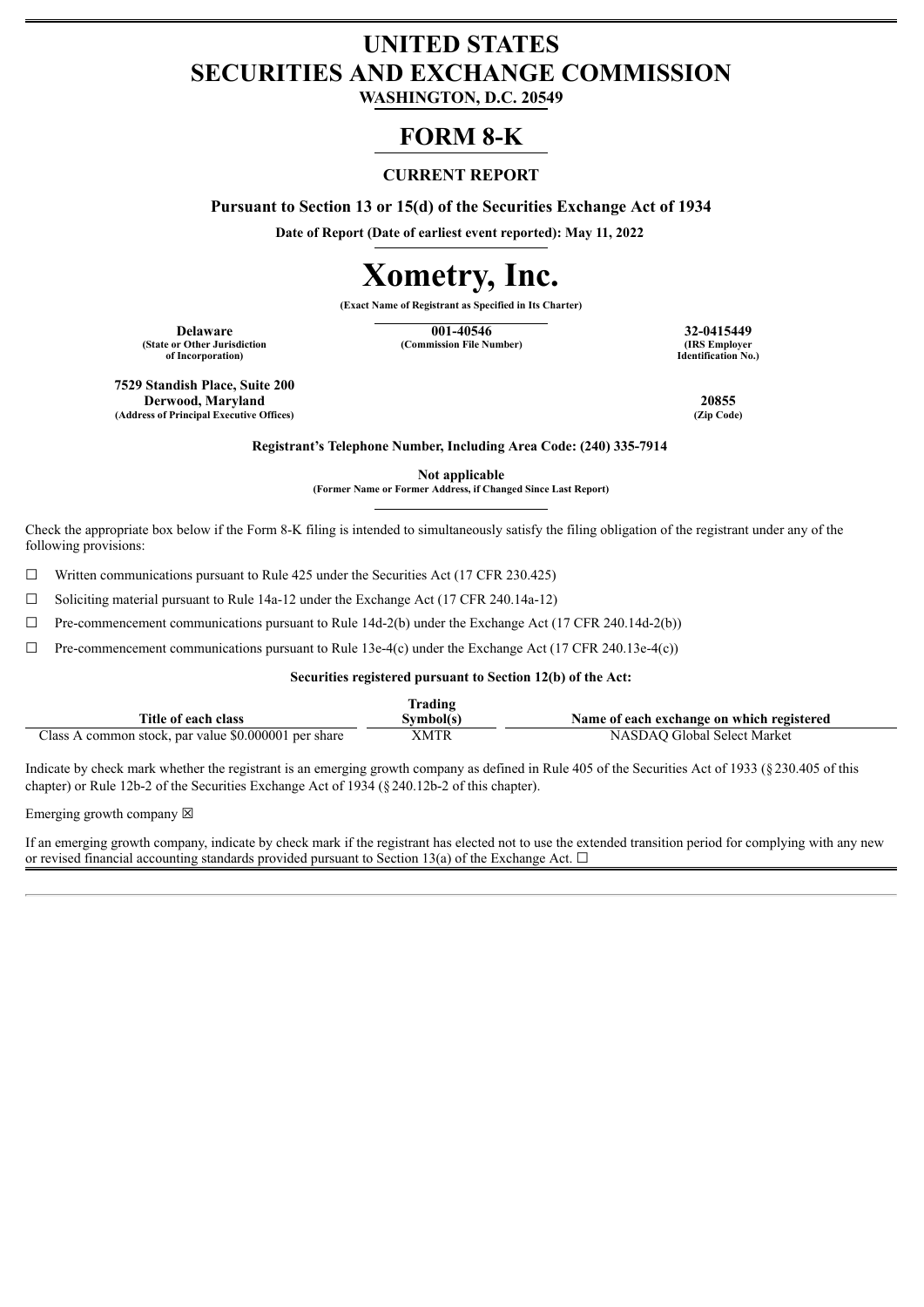#### **Item 2.02 Results of Operations and Financial Condition.**

On May 11, 2022, Xometry, Inc. issued a press release announcing its financial results for the quarterly period ended March 31, 2022. A copy of the press release is furnished as Exhibit 99.1 to this report.

The information set forth under this Item 2.02 and in the accompanying Exhibit 99.1 is being furnished and shall not be deemed "filed" for purposes of Section 18 of the Securities Exchange Act of 1934, as amended (the "Exchange Act") or otherwise subject to the liabilities of that section, nor shall it be deemed incorporated by reference in any filing under the Securities Act of 1933, as amended, or the Exchange Act, regardless of any general incorporation language in such filing, except as otherwise expressly stated in such filing.

#### **Item 9.01 Financial Statements and Exhibits.**

**Exhibit No. Description**<br>99.1 **Press Release** [99.1](#page-3-0) Press Release of [Xometry,](#page-3-0) Inc. issued on May 11, 2022.<br>104 Cover Page Interactive Data File (embedded within the Cover Page Interactive Data File (embedded within the Inline XBRL document).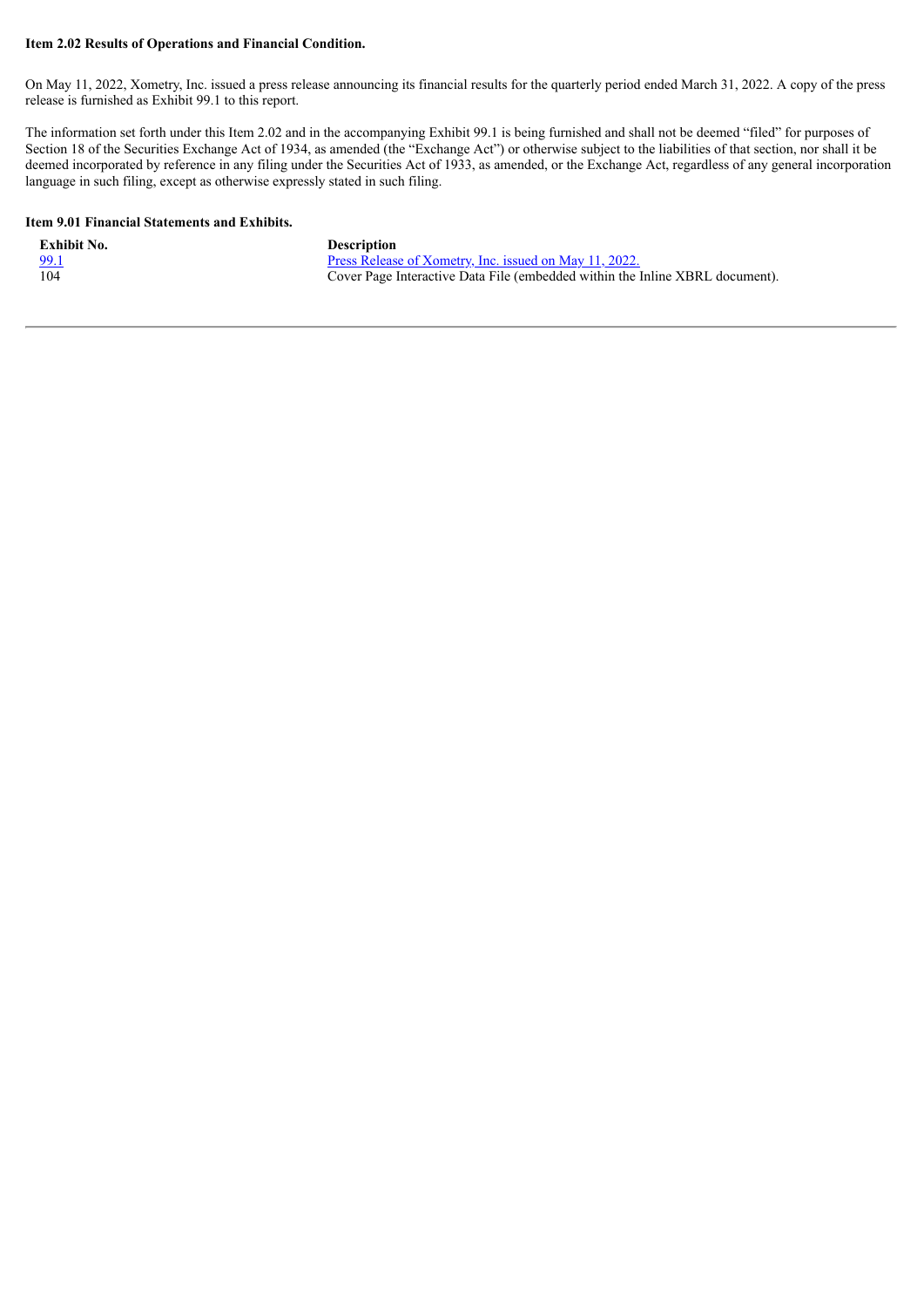#### **SIGNATURES**

Pursuant to the requirements of the Securities Exchange Act of 1934, the registrant has duly caused this report to be signed on its behalf by the undersigned thereunto duly authorized.

#### **XOMETRY, INC.**

Date: May 11, 2022 By: /s/ Randolph Altschuler

Randolph Altschuler Chief Executive Officer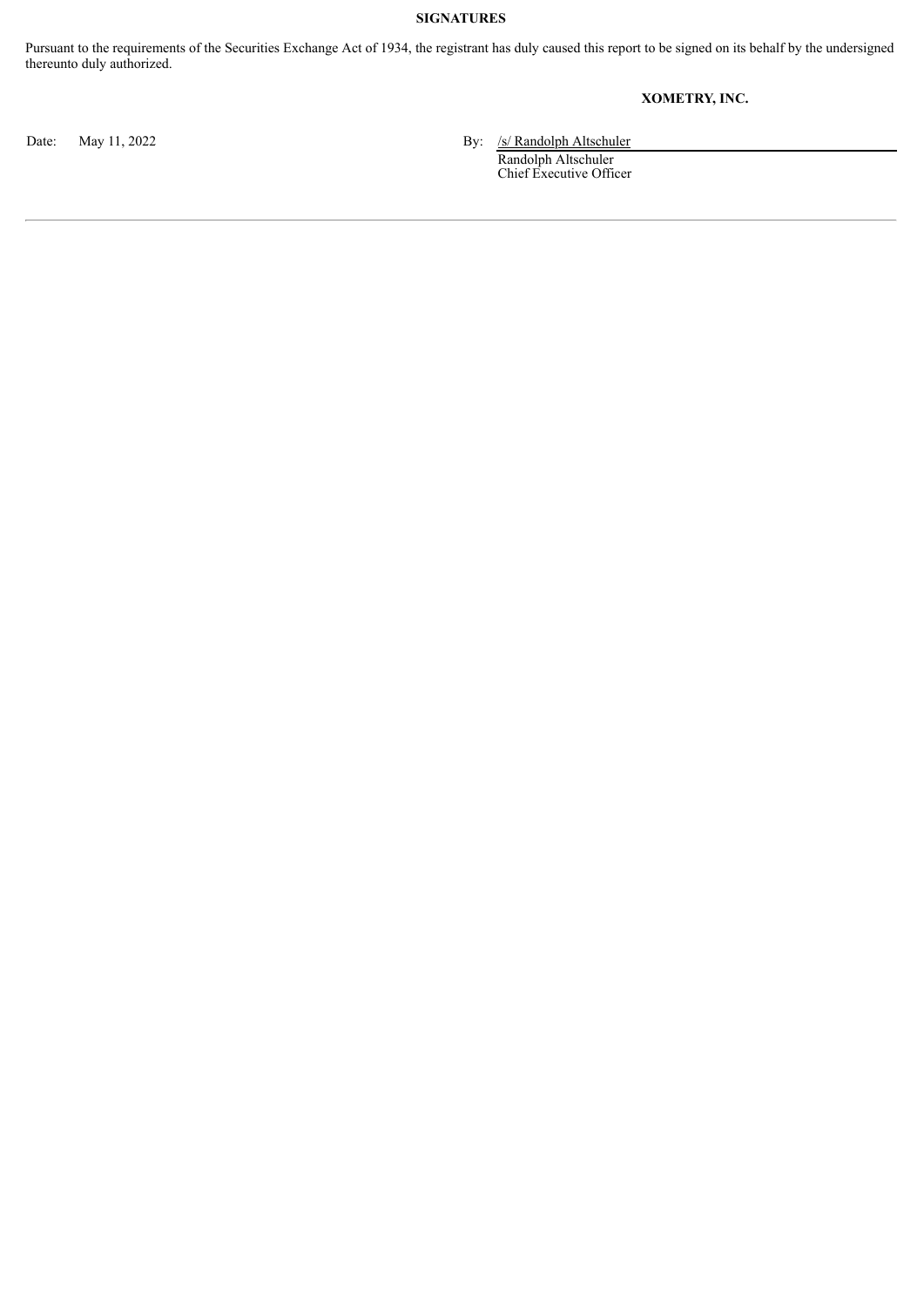- <span id="page-3-0"></span>• Strong start to 2022: Strong quarter with revenue increasing 90% year-over-year driven by rapid organic growth in marketplace and supplier services including Thomas.
- Strong gross margin trends driven by AI pricing/supplier selection and additional supplier services: Gross profit up 235% year-over-year.
- Robust marketplace and supplier service expansion: Expanded marketplace to Spain and launched a local manufacturing network in China. Extended the reach of the marketplace with Xometry Everywhere. Added self-serve subscriptions for advertising services.
- Expect strong growth in 2022 and improving operating leverage: We expect revenue growth of 80-83% to \$392-\$400 million. Growth will be driven by increasing active buyers and suppliers, added supplier services and revenue synergies with Thomas. We expect operating leverage to improve in Q2 2022 and through the second half of 2022.

ROCKVILLE, MD., May 11, 2022 /Globe Newswire/ -- Xometry, Inc. (NASDAQ:XMTR), a leading global AI-enabled digital manufacturing marketplace, today reported financial results for the first quarter ended March 31, 2022.

"In Q1 2022, Xometry delivered strong growth across the board, expanded our marketplace to new geographies and extended the reach of our AI driven quoting engine through the launch of Xometry Everywhere. We also improved our supplier services including new products from Thomas," said Randy Altschuler, Xometry's CEO. "Although we are still in the early innings of the secular digitization of the manufacturing industry, Xometry has become the digital marketplace connecting buyers with suppliers. With our supplier network expanding domestically and abroad, we are playing an instrumental role in helping create locally resilient supply chains irrespective of macro events."

#### **First Quarter 2022 Financial Highlights**

- Total revenue for the first quarter 2022 was \$83.7 million an increase of 90% year-over-year.
- Marketplace revenue for the first quarter of 2022 was \$64.4 million.
- Supplier services revenue for the first quarter of 2022 was \$19.3 million.
- Total gross profit for the first quarter 2022 was \$32.9 million an increase of 235% year-over-year.
- Marketplace Active Buyers increased 44% from 21,345 as of March 31, 2021 to 30,683 as of March 31, 2022.
- Marketplace Accounts with Last Twelve-Months Spend of at least \$50,000 increased 92% from 412 as of March 31, 2021 to 790 as of March 31, 2022.
- Marketplace Percentage of Revenue from Existing Accounts was 94%.
- Net loss attributable to common stockholders was \$20.0 million for the quarter, an increase of \$9.5 million year-overyear, and Adjusted EBITDA was negative \$12.7 million for the quarter, reflecting an increase of \$3.9 million yearover-year. Net loss for Q1 2022 includes \$3.5 million of stock-based compensation and \$0.2 million of transaction costs.
- Cash and cash equivalents and marketable securities were \$368.7 million as of March 31, 2022.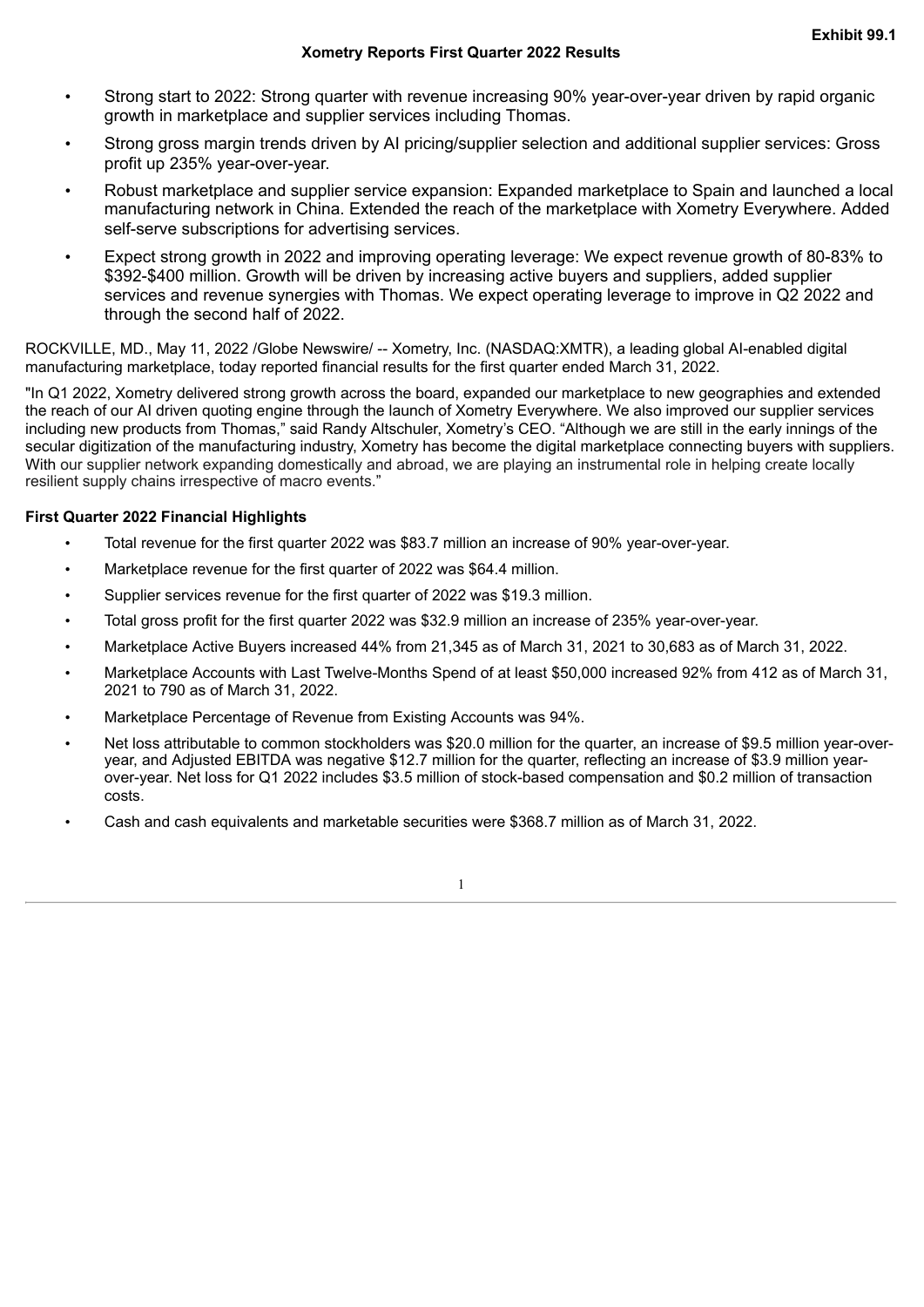#### **First Quarter 2022 Business Highlights**

- Introduced "Xometry Everywhere" software which extends the reach of Xometry's AI-driven instant-quoting pricing engine to popular third-party sites where engineers and other buyers spend significant amounts of time. Xometry Everywhere is also available for integration into the procurement processes of Fortune 1000 companies.
- Obtained certification for Medical Device Manufacturing (ISO 13485) enabling the Xometry marketplace to expand the breadth of medical device manufacturing.
- Expanded European operations including an enhanced site for European customers, www.xometry.eu, which makes it even easier for buyers to compare and price technologies, materials and finishes in real time. Added a new Spanish site.
- Introduced new self-serve advertising subscription options for suppliers on Thomasnet.
- Launched a local manufacturing network in China (Xometry.Asia) and began taking orders from Chinese customers in April 2022.
- Expanded CAD integrations with the addition of PTC's Onshape product development platform which has over 2 million users. The integration provides seamless instant quoting with our proprietary, AI-driven Xometry Instant Quoting Engine, enabling engineers and designers to instantly price parts in Onshape.
- On February 11, 2022 completed an offering of Convertible Senior Notes, raising net proceeds of \$278.2 million.

#### **Financial Summary (In thousands, except per share amounts)**

|                                               | For the Three Months Ended March 31, |               |             |          |
|-----------------------------------------------|--------------------------------------|---------------|-------------|----------|
|                                               |                                      | 2022          | 2021        | % Change |
|                                               |                                      |               | (unaudited) |          |
| <b>Consolidated</b>                           |                                      |               |             |          |
| Revenue                                       | $\mathfrak{F}$                       | 83,671<br>-\$ | 43,922      | 90%      |
| Gross profit                                  |                                      | 32,939        | 9,835       | 235%     |
| Net loss attributable to common stockholders  |                                      | (20,012)      | (10, 501)   | (91)%    |
| EPS-basic and diluted                         |                                      | (0.43)        | (1.33)      | 68%      |
| Adjusted EBITDA <sup>(1)</sup>                |                                      | (12, 726)     | (8, 810)    | (44)%    |
| Non-GAAP net loss <sup>(1)</sup>              |                                      | (12, 598)     | (9,262)     | $(36)$ % |
| Non-GAAP EPS-basic and diluted <sup>(1)</sup> |                                      | (0.27)        | (1.17)      | 77%      |
|                                               |                                      |               |             |          |
| <b>Marketplace</b>                            |                                      |               |             |          |
| Revenue                                       | \$                                   | 64,415        |             |          |
| Cost of revenue                               |                                      | 46,741        |             |          |
| Gross Profit                                  |                                      | 17,674        |             |          |
|                                               |                                      |               |             |          |
| <b>Supplier services</b>                      |                                      |               |             |          |
| Revenue                                       | \$                                   | 19,256        |             |          |
| Cost of revenue                               |                                      | 3,991         |             |          |
| <b>Gross Profit</b>                           | \$                                   | 15,265        |             |          |

(1) These non-GAAP financial measures, and reasons why we believe these non-GAAP financial measures are useful, are described below and reconciled to their most directly comparable GAAP measures in the accompanying tables.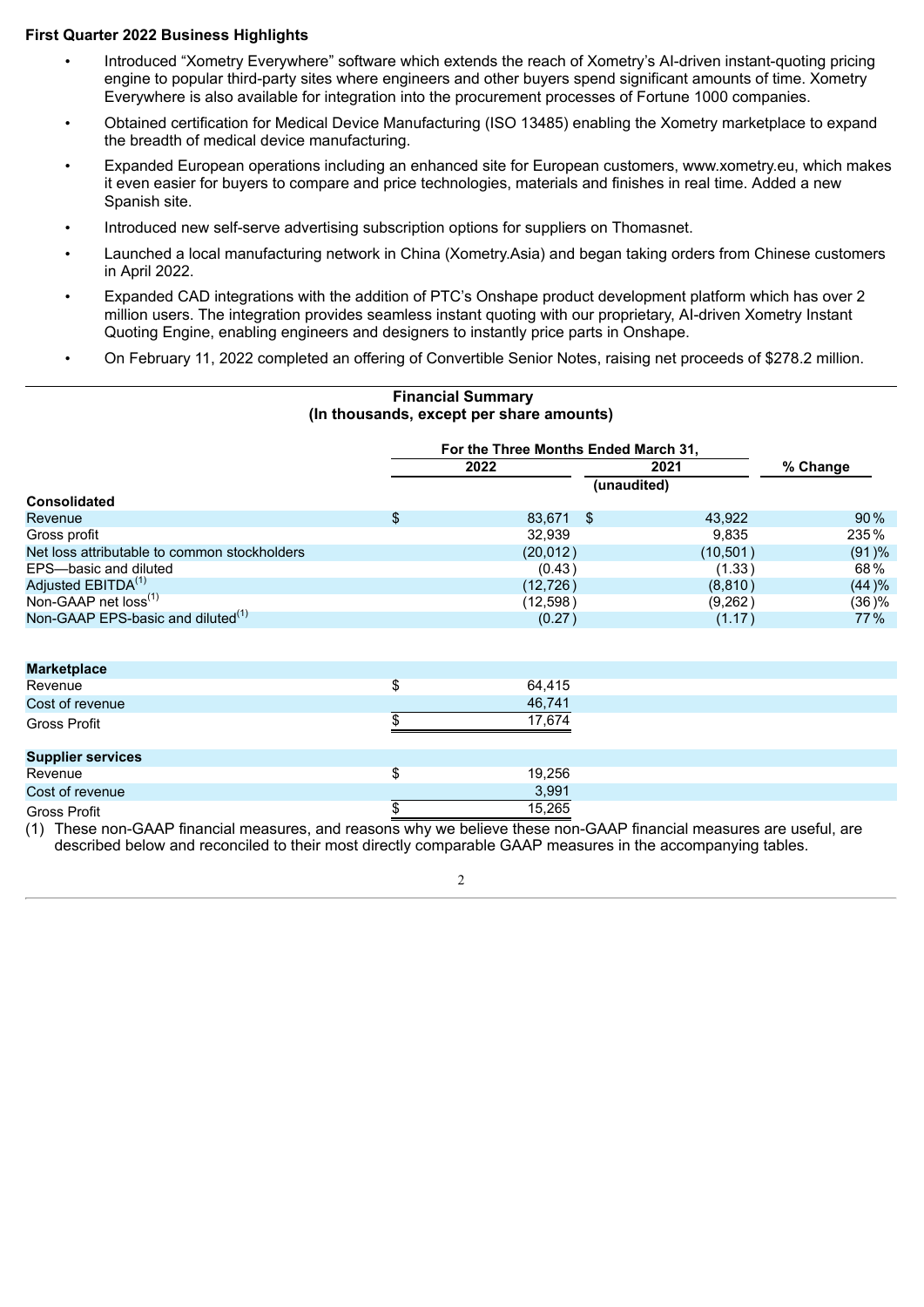#### **Key Operating Metrics(2):**

|                                                                            | As of March 31. |        |             |  |  |
|----------------------------------------------------------------------------|-----------------|--------|-------------|--|--|
|                                                                            | 2022            | 2021   | %<br>Change |  |  |
| Active Buyers <sup>(3)</sup>                                               | 30.683          | 21.345 | 44 %        |  |  |
| Percentage of Revenue from Existing Accounts <sup>(3)</sup>                | 94%             | 95%    | (1)%        |  |  |
| Accounts with Last Twelve-Months Spend of at Least \$50,000 <sup>(3)</sup> | 790             | 412    | 92%         |  |  |

#### (2) These key operating metrics are for Marketplace.

(3) Amounts shown for Active Buyers and Accounts with Last Twelve-Months Spend of at Least \$50,000 are as of March 31, 2022 and 2021, and Percentage of Revenue from Existing Accounts is presented for the quarters ended March 31, 2022 and 2021.

#### **Financial Guidance and Outlook:**

|                        |               | Q2 2022 |  | FY 2022 |  |        |  |        |
|------------------------|---------------|---------|--|---------|--|--------|--|--------|
|                        | (in millions) |         |  |         |  |        |  |        |
|                        |               | Low     |  | High    |  | Low    |  | Hiah   |
| Revenue                |               | 91.5    |  | 93.5    |  | 392.0  |  | 400.0  |
| <b>Adjusted EBITDA</b> |               | (11.0)  |  | (10.0)  |  | (36.0) |  | (32.0) |

#### **Use of Non-GAAP Financial Measures**

To supplement its consolidated financial statements, which are prepared and presented in accordance with generally accepted accounting principles in the United States of America ("GAAP"), Xometry, Inc. ("Xometry", the "Company", "we" or "our") uses Adjusted EBITDA and Non-GAAP net loss and Non-GAAP Earnings Per Share, which are considered non-GAAP financial measures, as described below. These non-GAAP financial measures are presented to enhance the user's overall understanding of Xometry's financial performance and should not be considered a substitute for, nor superior to, the financial information prepared and presented in accordance with GAAP. The non-GAAP financial measures presented in this release, together with the GAAP financial results, are the primary measures used by the Company's management and board of directors to understand and evaluate the Company's financial performance and operating trends, including period-to-period comparisons, because they exclude certain expenses and gains that management believes are not indicative of the Company's core operating results. Management also uses these measures to prepare and update the Company's short and long term financial and operational plans, to evaluate investment decisions, and in its discussions with investors, commercial bankers, equity research analysts and other users of the Company's financial statements. Accordingly, the Company believes that these non-GAAP financial measures provide useful information to investors and others in understanding and evaluating the Company's operating results in the same manner as the Company's management and in comparing operating results across periods and to those of Xometry's peer companies. In addition, from time to time we may present adjusted information (for example, revenue growth) to exclude the impact of certain gains, losses or other changes that affect period-to-period comparability of our operating performance.

The use of non-GAAP financial measures has certain limitations because they do not reflect all items of income and expense, or cash flows, that affect the Company's financial performance and operations. Additionally, non-GAAP financial measures do not have standardized meanings, and therefore other companies, including peer companies, may use the same or similarly named measures but exclude or include different items or use different computations. Management compensates for these limitations by reconciling these non-GAAP financial measures to their most comparable GAAP financial measures in the tables captioned "Reconciliations of Non-GAAP Financial Measures" included at the end of this release. Investors and others are encouraged to review the Company's financial information in its entirety and not rely on a single financial measure.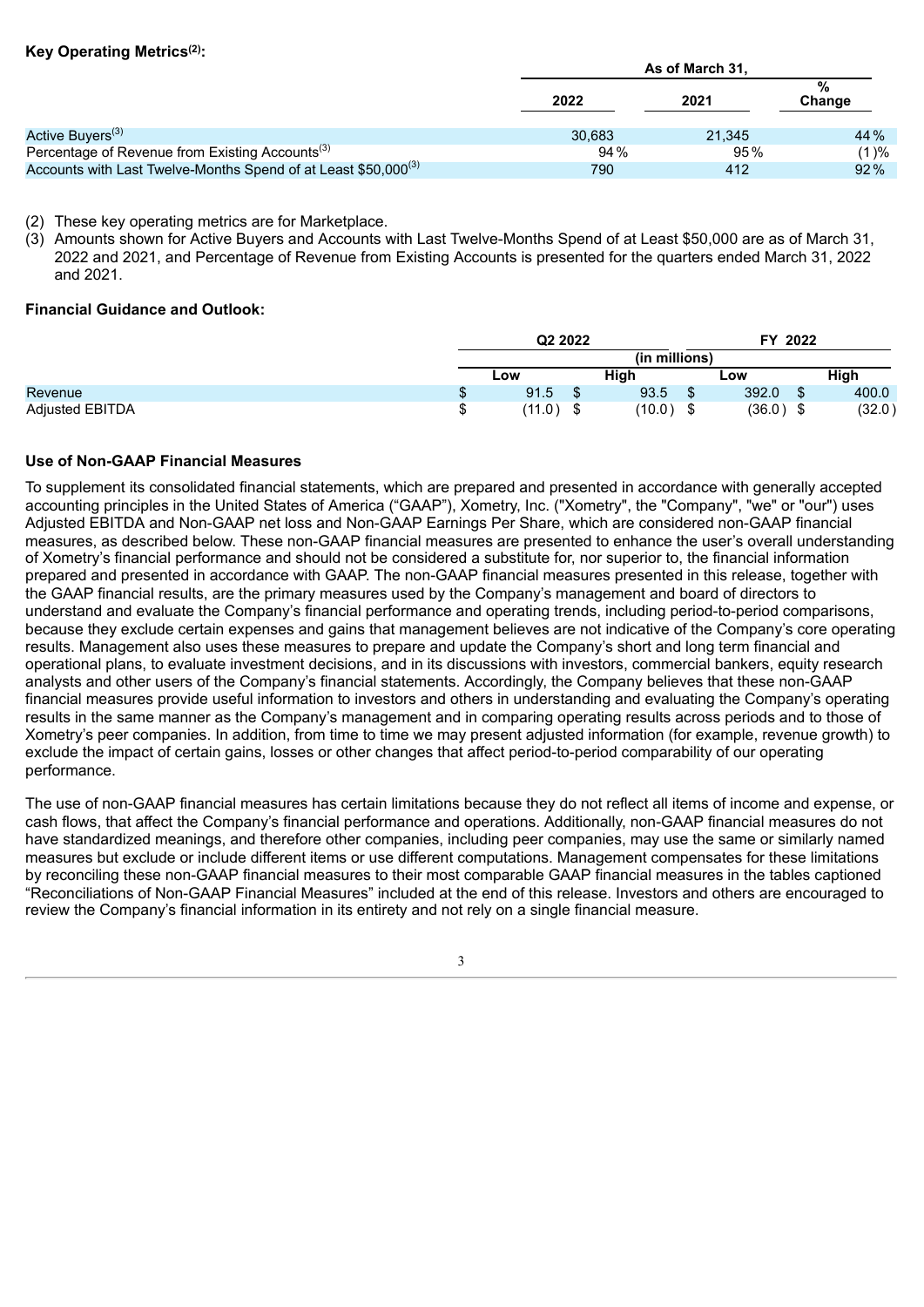#### **Key Terms for our Key Metrics and Non-GAAP Financial Measures**

**Marketplace revenue:** includes the sale of parts and assemblies.

**Supplier service revenue:** includes the sales of advertising on Thomasnet, marketing services, supplies, financial service products and other fintech products.

**Adjusted earnings before interest, taxes, depreciation and amortization (Adjusted EBITDA)** as net income (loss) excluding interest income (expense), income tax (expense) benefit, and certain other non-cash or non-recurring items impacting net loss from time to time, principally comprised of depreciation and amortization, stock-based compensation, transaction costs, charitable contributions of common stock, revaluation of contingent consideration, income from unconsolidated joint venture and impairment charges.

**Non-GAAP net loss:** The Company has included non-GAAP net loss, which is our net loss adjusted for stock-based compensation expense, depreciation and amortization, amortization of discount and issuance costs on convertible notes, unrealized loss on marketable securities, revaluation of contingent consideration and transaction costs (collectively, "non-GAAP net loss").

**Non-GAAP Earnings Per Share (Non-GAAP EPS):** The Company calculates Non-GAAP net income (loss) per share as Non-GAAP net income (loss) divided by weighted average number of Class A common stock outstanding.

Management believes that the exclusion of certain expenses and gains in calculating Adjusted EBITDA and Non-GAAP net loss and Non-GAAP EPS provides a useful measure for period-to-period comparisons of the Company's underlying core revenue and operating costs that is focused more closely on the current costs necessary to operate the Company's businesses, and reflects its ongoing business in a manner that allows for meaningful analysis of trends. Management also believes that excluding certain non-cash charges can be useful because the amounts of such expenses is the result of long-term investment decisions made in previous periods rather than day-to-day operating decisions.

**Active Buyers:** The Company defines "buyers" as individuals who have placed an order to purchase on-demand parts or assemblies on our marketplace. The Company defines Active Buyers as the number of buyers who have made at least one purchase on our marketplace during the last twelve months.

**Percentage of Revenue from Existing Accounts:** The Company defines "accounts" as an individual entity, such as a sole proprietor with a single buyer or corporate entities with multiple buyers, having purchased at least one part on our marketplace. The Company defines an existing account as an account where at least one buyer has made a purchase on our marketplace.

**Accounts with Last Twelve-Month Spend of At Least \$50,000:** The Company defines Accounts with Last Twelve-Month Spend of At Least \$50,000 as an account that has spent at least \$50,000 on our marketplace in the most recent twelve-month period.

#### **About Xometry**

Xometry (XMTR) powers the industries of today and tomorrow by connecting the people with big ideas to the manufacturers who can bring them to life. Xometry's digital marketplace gives manufacturers the critical resources they need to grow their business while also making it easy for buyers at Fortune 1000 companies to tap into global manufacturing capacity. Learn more at www.xometry.com or follow @xometry.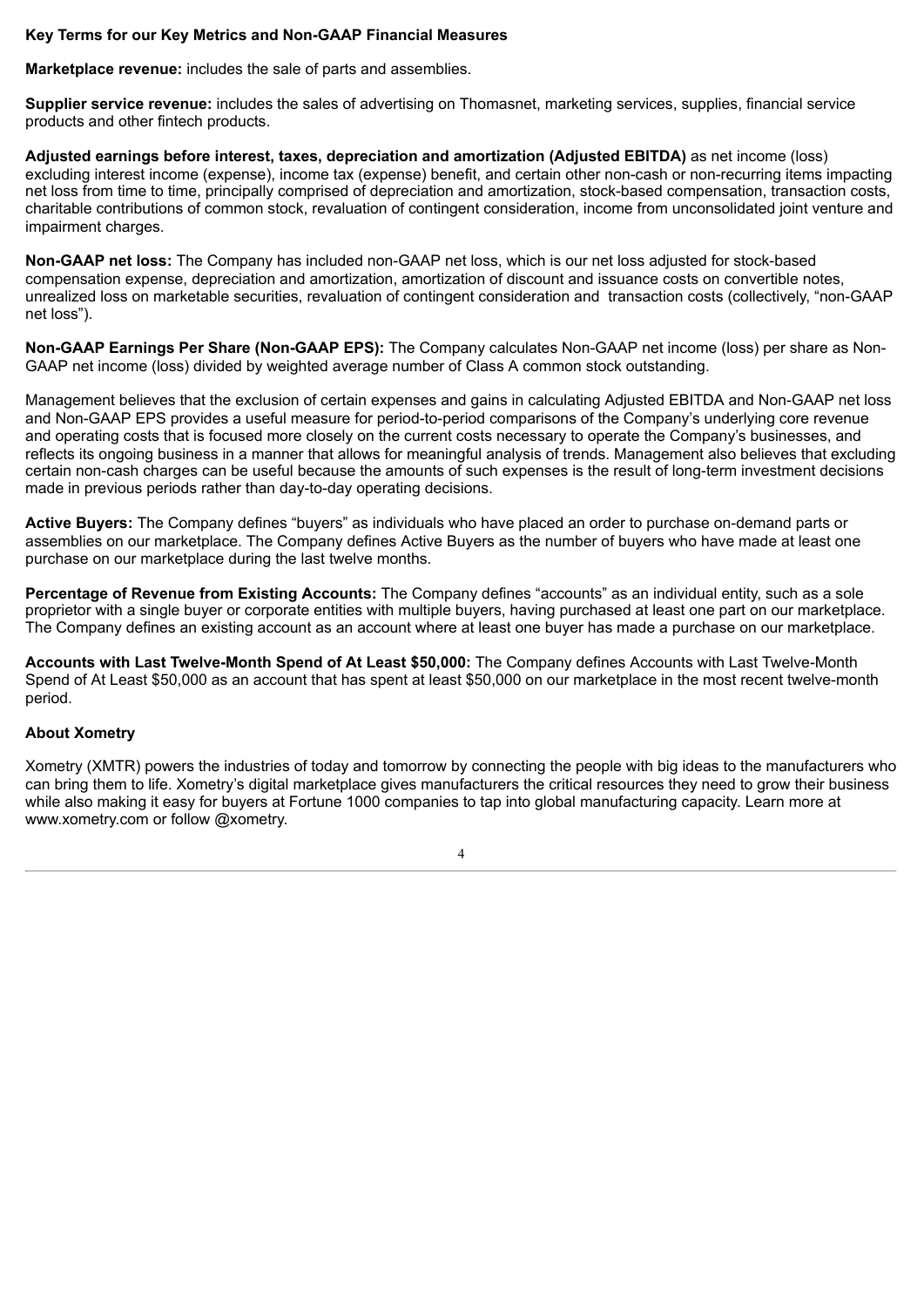#### **Conference Call**

The Company will discuss its first quarter 2022 financial results during a teleconference on 5/11/2022, at 8:30 AM ET/5:30 AM PT. The conference call can be accessed in the U.S. at 877-313-2061 or outside the U.S. at 470-495-9537 with the conference ID# 1993784. A live audio webcast of the call will also be available simultaneously at investors.xometry.com. Following completion of the call, a recorded replay of the teleconference will be available in the investor relations section of Xometry's website. The earnings webcast presentation will be archived within the Investor Relations section of Xometry's website.

#### **Cautionary Information Regarding Forward-Looking Statements**

This press release contains forward-looking statements within the meaning of Section 27A of the Securities Act of 1933, as amended, and Section 21E of the Securities Exchange Act of 1934, as amended, which statements involve substantial risks and uncertainties. Forward-looking statements generally relate to future events or our future financial or operating performance. In some cases, you can identify forward-looking statements because they contain words such as "may," "will," "should," "expect," "plan," "anticipate," "could," "would," "intend," "target," "project," "contemplate," "believe," "estimate," "predict," "potential" or "continue" or the negative of these words or other similar terms or expressions that concern our expectations, strategy, plans or intentions. Forward-looking statements in this press release include, but are not limited to, our beliefs regarding our financial position and operating performance, including our outlook and guidance for the second quarter and full year 2022, certain expected synergies from recent acquisitions and demand for our marketplaces in general. Our expectations and beliefs regarding these matters may not materialize, and actual results in future periods are subject to risks and uncertainties that could cause actual results to differ materially from those projected, including risks and uncertainties related to: competition, managing our growth, financial performance, including the impact of the COVID-19 pandemic on our business and operations and our ability to forecast our performance due to our limited operating history and the COVID-19 pandemic, investments in new products or offerings, our ability to attract buyers and sellers to our marketplace, legal proceedings and regulatory matters and developments, any future changes to our business or our financial or operating model, and our brand and reputation. The forward-looking statements contained in this press release are also subject to other risks and uncertainties that could cause actual results to differ from the results predicted, including those more fully described in our filings with the SEC, including our Annual Report on Form 10-K for the period ended December 31, 2021. All forward-looking statements in this press release are based on information available to Xometry and assumptions and beliefs as of the date hereof, and we disclaim any obligation to update any forward-looking statements, except as required by law.

> # # # (Tables Follow)

#### **Investor Contact: Media Contact: Media Media Contact:**

Shawn Milne VP Investor Relations 240-335-8132 shawn.milne@xometry.com

Matthew Hutchison Corporate Communications for Xometry 415-583-2119 matthew.hutchison@xometry.com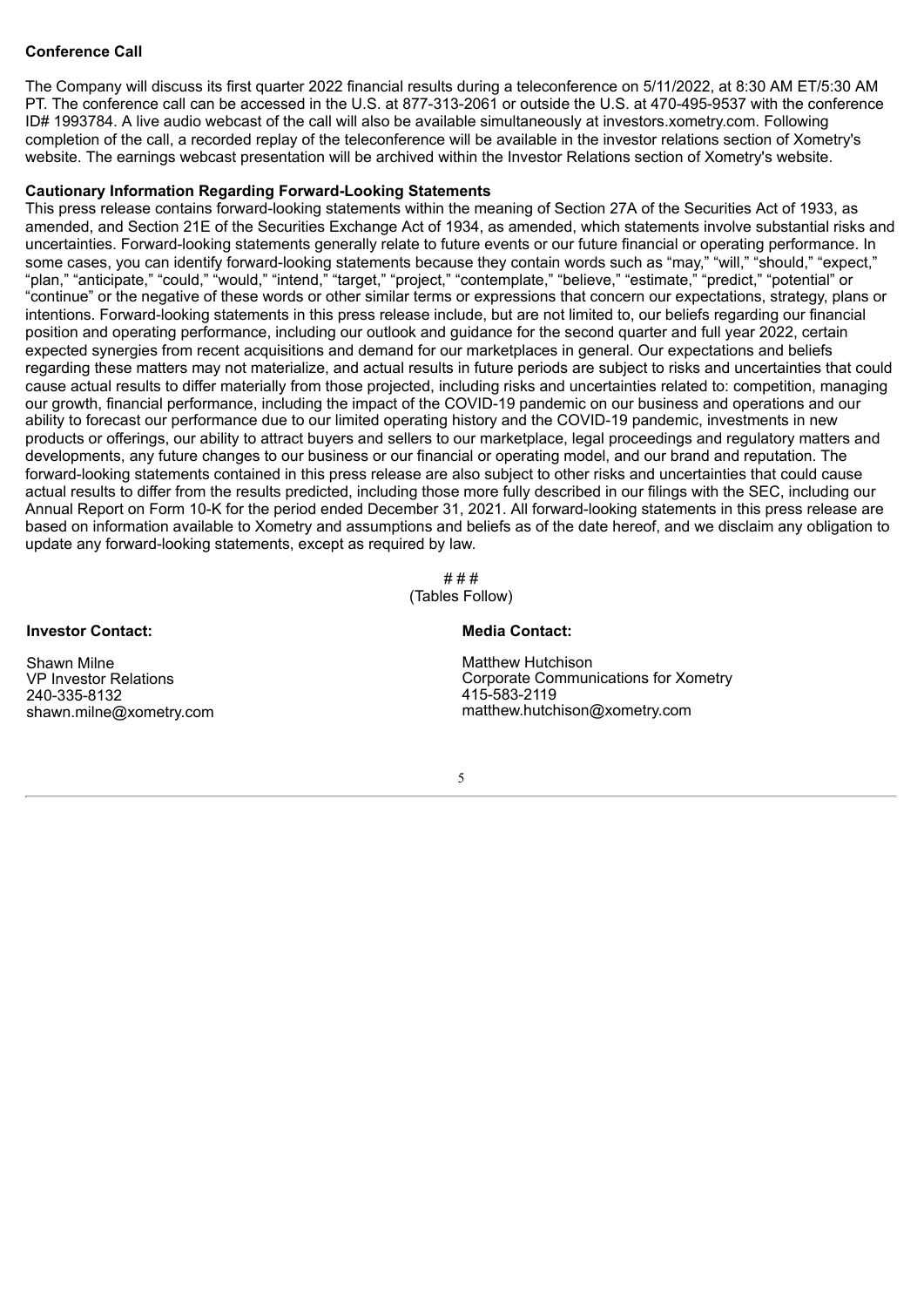Condensed Consolidated Balance Sheets

(In thousands, except share and per share data)

|                                                                                                                                              |               | March 31,   |                | December 31, |
|----------------------------------------------------------------------------------------------------------------------------------------------|---------------|-------------|----------------|--------------|
|                                                                                                                                              |               | 2022        |                | 2021         |
|                                                                                                                                              |               | (unaudited) |                | (audited)    |
| <b>Assets</b>                                                                                                                                |               |             |                |              |
| <b>Current assets:</b>                                                                                                                       |               |             |                |              |
| Cash and cash equivalents                                                                                                                    | \$            | 58,969 \$   |                | 86,262       |
| Marketable securities                                                                                                                        |               | 309,694     |                | 30,465       |
| Accounts receivable, less allowance for doubtful accounts of \$1.0 million as of March 31, 2022 and \$0.8 million as of December<br>31, 2021 |               | 38,471      |                | 32,427       |
| Inventory                                                                                                                                    |               | 2,200       |                | 2,033        |
| Prepaid expenses                                                                                                                             |               | 6,086       |                | 6,664        |
| Deferred sales commissions                                                                                                                   |               | 6,708       |                | 5,283        |
| Other current assets                                                                                                                         |               | 917         |                | 297          |
| <b>Total current assets</b>                                                                                                                  |               | 423.045     |                | 163,431      |
| Property and equipment, net                                                                                                                  |               | 11,634      |                | 10,287       |
| Operating lease right-of-use assets                                                                                                          |               | 25,804      |                | 27,489       |
| Investment in unconsolidated joint venture                                                                                                   |               | 4,231       |                | 4,198        |
| Intangible assets, net                                                                                                                       |               | 40,871      |                | 41,736       |
| Goodwill                                                                                                                                     |               | 255.231     |                | 254.672      |
| Other assets                                                                                                                                 |               | 511         |                | 773          |
| <b>Total assets</b>                                                                                                                          | $\mathsf{\$}$ | 761,327     | $\sqrt{3}$     | 502,586      |
| Liabilities and stockholders' equity                                                                                                         |               |             |                |              |
| <b>Current liabilities:</b>                                                                                                                  |               |             |                |              |
| Accounts payable                                                                                                                             | \$            | $9,930$ \$  |                | 12,718       |
| Accrued expenses                                                                                                                             |               | 28,195      |                | 30,905       |
| <b>Contract liabilities</b>                                                                                                                  |               | 10.008      |                | 7.863        |
| Operating lease liabilities, current portion                                                                                                 |               | 5,662       |                | 5,549        |
| Finance lease liabilities, current portion                                                                                                   |               |             |                | 2            |
| <b>Total current liabilities</b>                                                                                                             |               | 53,795      |                | 57,037       |
| Operating lease liabilities, net of current portion                                                                                          |               | 15,518      |                | 16,920       |
| Convertible notes                                                                                                                            |               | 278,511     |                |              |
| Income taxes payable                                                                                                                         |               | 1,532       |                | 1,468        |
| <b>Other liabilities</b>                                                                                                                     |               | 1,792       |                | 1,678        |
| <b>Total liabilities</b>                                                                                                                     |               | 351,148     |                | 77,103       |
| <b>Commitments and contingencies (Note 13)</b>                                                                                               |               |             |                |              |
| Stockholders' equity                                                                                                                         |               |             |                |              |
| Additional paid-in capital                                                                                                                   |               | 602,360     |                | 597,641      |
| Accumulated other comprehensive income                                                                                                       |               | 104         |                | 149          |
| Accumulated deficit                                                                                                                          |               | (193, 353)  |                | (173, 341)   |
| Total stockholders' equity                                                                                                                   |               | 409,111     |                | 424,449      |
| <b>Noncontrolling interest</b>                                                                                                               |               | 1,068       |                | 1,034        |
| <b>Total equity</b>                                                                                                                          |               | 410,179     |                | 425,483      |
| Total liabilities and stockholders' equity                                                                                                   | \$            | 761,327     | $\mathfrak{S}$ | 502,586      |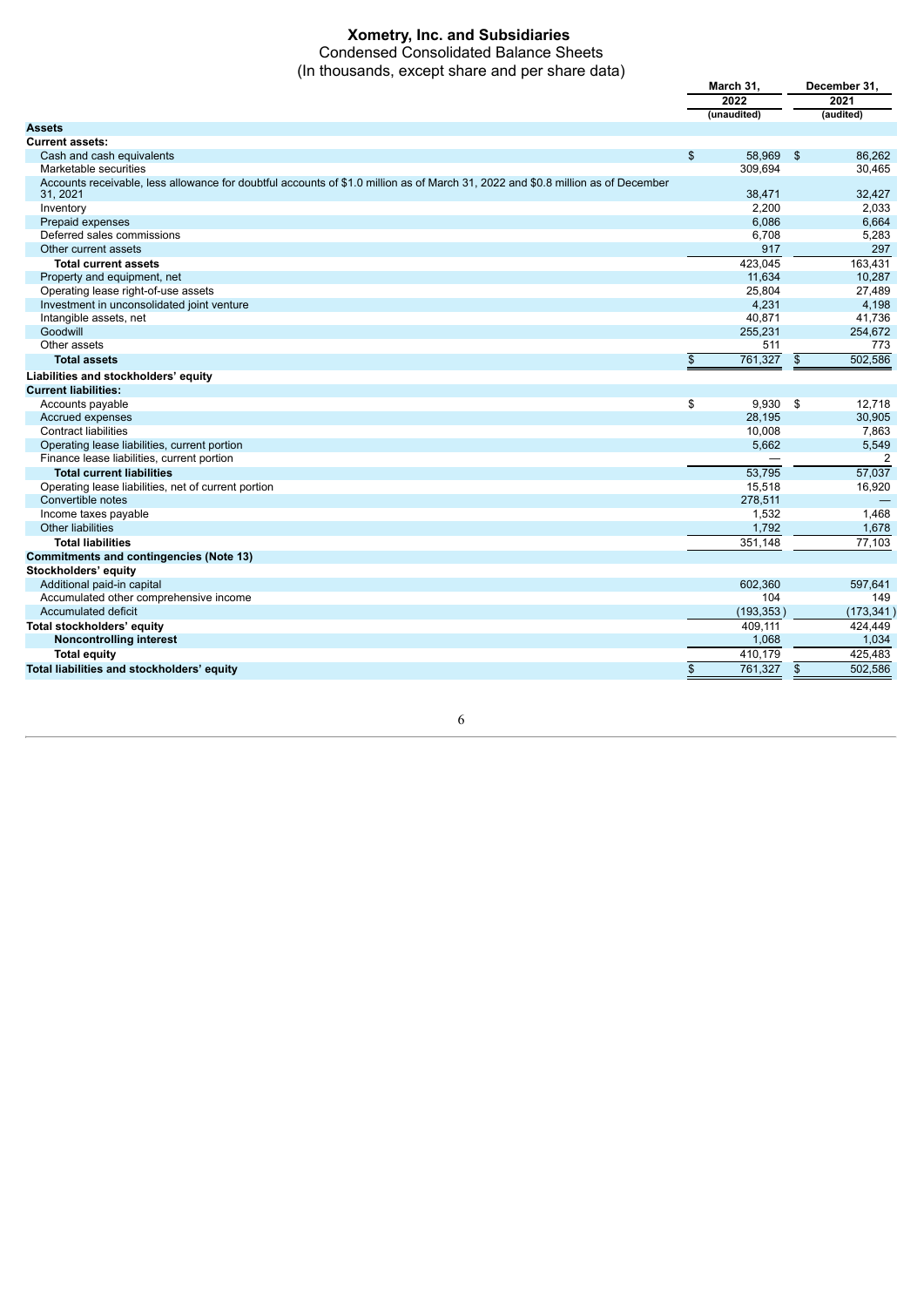Unaudited Condensed Consolidated Statements of Operations and Comprehensive Loss (In thousands, except share and per share amounts)

|                                                                                                        | <b>Three Months Ended</b><br>March 31, |               |             |                 |  |
|--------------------------------------------------------------------------------------------------------|----------------------------------------|---------------|-------------|-----------------|--|
|                                                                                                        |                                        | 2022          |             | 2021            |  |
|                                                                                                        |                                        |               | (unaudited) |                 |  |
| Revenue                                                                                                | \$                                     | 83,671        | \$          | 43,922          |  |
| Cost of revenue                                                                                        |                                        | 50,732        |             | 34,087          |  |
| <b>Gross profit</b>                                                                                    |                                        | 32,939        |             | 9,835           |  |
| Sales and marketing                                                                                    |                                        | 19,285        |             | 7,563           |  |
| Operations and support                                                                                 |                                        | 12,358        |             | 4,330           |  |
| Product development                                                                                    |                                        | 7,290         |             | 3,664           |  |
| General and administrative                                                                             |                                        | 12,959        |             | 4,327           |  |
| Total operating expenses                                                                               |                                        | 51,892        |             | 19,884          |  |
| <b>Loss from operations</b>                                                                            |                                        | (18, 953)     |             | (10,049)        |  |
| Other (expenses) income                                                                                |                                        |               |             |                 |  |
| Interest expense                                                                                       |                                        | (769)         |             | (330)           |  |
| Interest and dividend income                                                                           |                                        | 96            |             |                 |  |
| Other expenses                                                                                         |                                        | (962)         |             | (122)           |  |
| Income from unconsolidated joint venture                                                               |                                        | 34            |             |                 |  |
| Total other expenses                                                                                   |                                        | (1,601)       |             | (452)           |  |
| Loss before income taxes                                                                               |                                        | (20, 554)     |             | (10, 501)       |  |
| Benefit for income taxes                                                                               |                                        | 559           |             |                 |  |
| <b>Net loss</b>                                                                                        |                                        | (19, 995)     |             | (10, 501)       |  |
| Net income attributable to noncontrolling interest                                                     |                                        | 17            |             |                 |  |
| Net loss attributable to common stockholders                                                           |                                        | $(20,012)$ \$ |             | (10, 501)       |  |
| Net loss per share, basic and diluted                                                                  | $\frac{3}{3}$                          | $(0.43)$ \$   |             | (1.33)          |  |
| Weighted-average number of shares outstanding used to compute<br>net loss per share, basic and diluted |                                        | 46,789,585    |             | 7,924,848       |  |
| Comprehensive loss:                                                                                    |                                        |               |             |                 |  |
| Foreign currency translation                                                                           | \$                                     | (28)          | \$          | 30              |  |
| Total other comprehensive (loss) income                                                                |                                        | (28)          |             | $\overline{30}$ |  |
| <b>Net loss</b>                                                                                        |                                        | (19,995)      |             | (10, 501)       |  |
| <b>Comprehensive loss</b>                                                                              |                                        | (20, 023)     |             | (10, 471)       |  |
| Comprehensive income attributable to noncontrolling interest                                           |                                        | 34            |             |                 |  |
| Total comprehensive loss attributable to common stockholders                                           | \$                                     | $(20,057)$ \$ |             | (10, 471)       |  |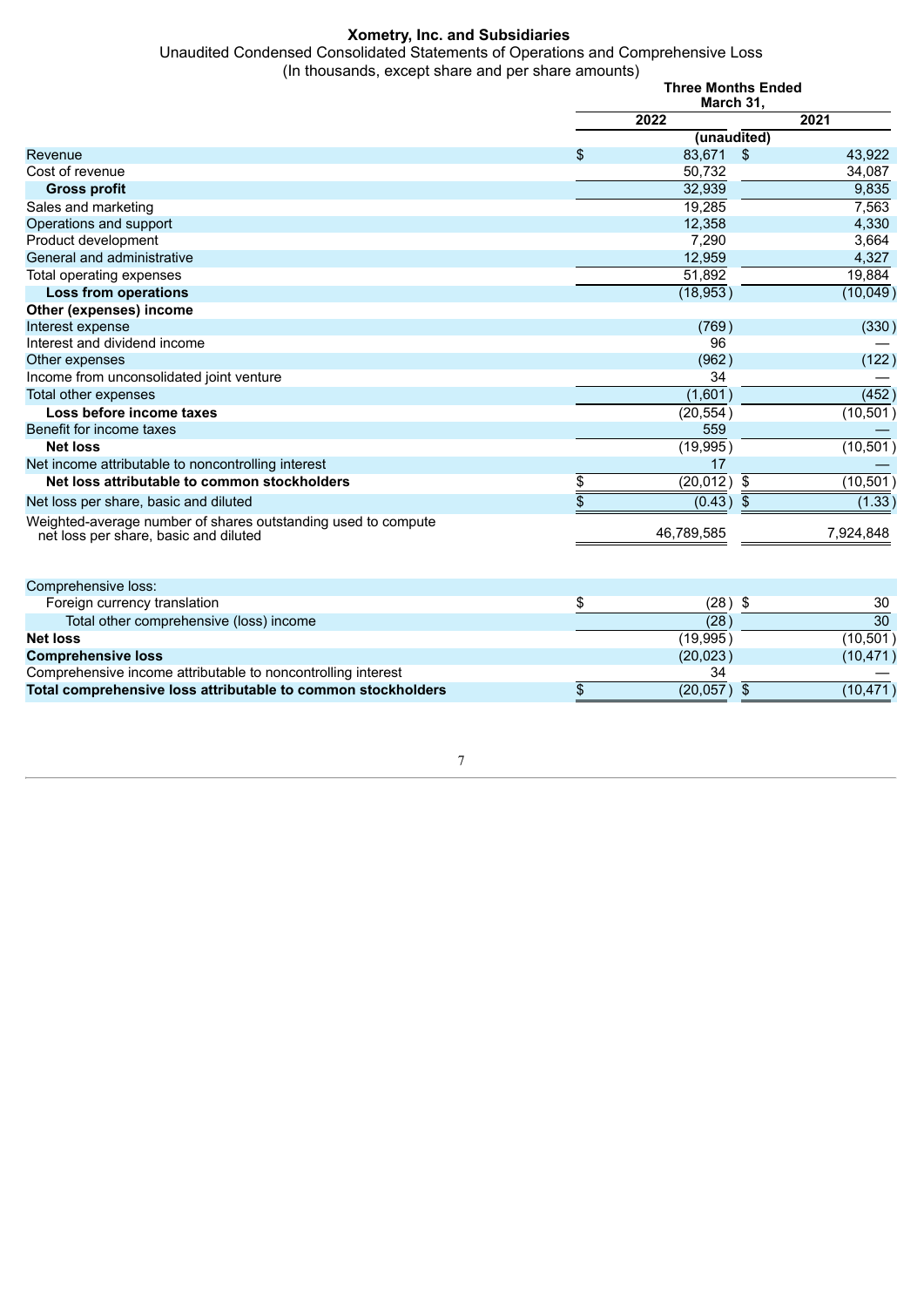### **Xometry, Inc. and Subsidiaries** Unaudited Condensed Consolidated Statements of Cash Flows

| (In thousands)                                                              |                              |              |
|-----------------------------------------------------------------------------|------------------------------|--------------|
|                                                                             | Three Months Ended March 31, |              |
|                                                                             | 2022                         | 2021         |
| Cash flows from operating activities:                                       | (unaudited)                  |              |
| Net loss                                                                    | \$<br>$(19,995)$ \$          | (10, 501)    |
| Adjustments to reconcile net loss to net cash used in operating activities: |                              |              |
| Depreciation and amortization                                               | 1,799                        | 734          |
| Reduction in carrying amount of right-of-use asset                          | 1,765                        | 266          |
| Stock based compensation                                                    | 3,456                        | 505          |
| Non-cash interest expense                                                   |                              | 56           |
| Revaluation of contingent consideration                                     | 434                          |              |
| Income from unconsolidated joint venture                                    | (34)                         |              |
| Unrealized loss on marketable securities                                    | 858                          |              |
| Non-cash income tax benefit                                                 | (559)                        |              |
| Loss on sale of property and equipment                                      | 71                           |              |
| Amortization of deferred costs on convertible notes                         | 312                          |              |
| Deferred taxes benefit                                                      | (2)                          |              |
| Changes in other assets and liabilities:                                    |                              |              |
| Accounts receivable, net                                                    | (6, 145)                     | (5,525)      |
| Inventory                                                                   | (180)                        | 792          |
| Prepaid expenses                                                            | 567                          | (875)        |
| Deferred commissions                                                        | (1, 425)                     |              |
| Other assets                                                                | (362)                        | (224)        |
| Accounts payable                                                            | (2,752)                      | 1,856        |
| Accrued expenses                                                            | (2,843)                      | 1,645        |
| <b>Contract liabilities</b>                                                 | 2,145                        | 1,595        |
| Lease liabilities                                                           | (1, 369)                     | (266)        |
| Net cash used in operating activities                                       | (24, 259)                    | (9,942)      |
| Cash flows from investing activities:                                       |                              |              |
| Purchase of marketable securities                                           | (280, 091)                   |              |
| Proceeds from sale of marketable securities                                 | 4                            |              |
| Purchases of property and equipment                                         | (2,543)                      | (1,244)      |
| Proceeds from sale of property and equipment                                | 165                          |              |
| Net cash used in investing activities                                       | (282, 465)                   | (1, 244)     |
| Cash flows from financing activities:                                       |                              |              |
| Proceeds from stock options exercised                                       | 1,263                        | 846          |
| Proceeds from issuance of convertible notes                                 | 287,500                      |              |
| Costs incurred in connection with issuance of convertible notes             | (9,301)                      |              |
| Payments on finance lease obligations                                       | (2)                          | (3)          |
| Net cash provided by financing activities                                   | 279,460                      | 843          |
| Effect of foreign currency translation on cash and cash equivalents         | (29)                         | (19)         |
| Net decrease in cash and cash equivalents                                   | (27, 293)                    | (10, 362)    |
| Cash and cash equivalents at beginning of the period                        | 86,262                       | 59,874       |
| Cash and cash equivalents at end of the period                              | 58.969<br>\$                 | \$<br>49.512 |
|                                                                             |                              |              |
| Supplemental cash flow information:                                         |                              |              |
| Cash paid for interest                                                      | \$                           | \$<br>326    |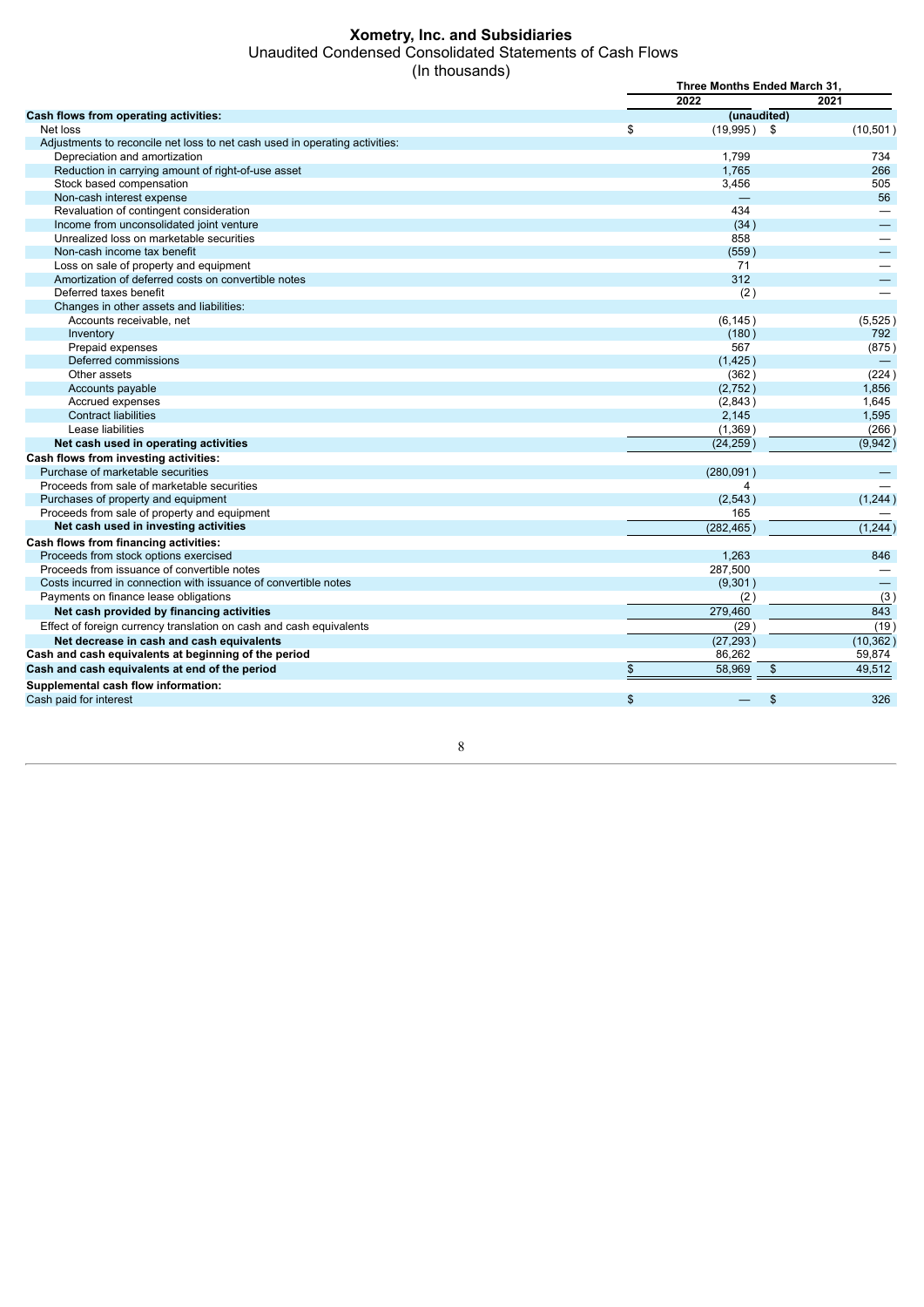Unaudited Reconciliations of Non-GAAP Financial Measures

**For the Three Months Ended March 31,**

|                                                                   | <u>I VI LIIG TIILGG MUILLIIS LIIUGU MAIUIL JT.</u> |               |  |           |
|-------------------------------------------------------------------|----------------------------------------------------|---------------|--|-----------|
|                                                                   |                                                    | 2022          |  | 2021      |
| <b>Adjusted EBITDA:</b>                                           |                                                    |               |  |           |
| Net loss                                                          | \$                                                 | $(19,995)$ \$ |  | (10, 501) |
| Add (deduct):                                                     |                                                    |               |  |           |
| Interest expense, interest and dividend income and other expenses |                                                    | 1,635         |  | 452       |
| Depreciation and amortization <sup>(1)</sup>                      |                                                    | 1,799         |  | 734       |
| Income tax benefit                                                |                                                    | (559)         |  |           |
| Amortization of in-place lease asset                              |                                                    | 333           |  |           |
| Stock-based compensation <sup>(2)</sup>                           |                                                    | 3,456         |  | 505       |
| Revaluation of contingent consideration                           |                                                    | 434           |  |           |
| Transaction costs                                                 |                                                    | 205           |  |           |
| Income from unconsolidated joint venture                          |                                                    | (34)          |  |           |
| <b>Adjusted EBITDA</b>                                            |                                                    | (12, 726)     |  | (8, 810)  |

|                                                                            | For the Three Months Ended March 31, |               |  |           |  |  |
|----------------------------------------------------------------------------|--------------------------------------|---------------|--|-----------|--|--|
|                                                                            | 2022                                 |               |  | 2021      |  |  |
| <b>Non-GAAP Net Loss:</b>                                                  |                                      |               |  |           |  |  |
| Net loss                                                                   | \$                                   | $(19,995)$ \$ |  | (10, 501) |  |  |
| Add (deduct):                                                              |                                      |               |  |           |  |  |
| Depreciation and amortization expense                                      |                                      | 1,799         |  | 734       |  |  |
| Stock-based compensation                                                   |                                      | 3.456         |  | 505       |  |  |
| Amortization of in-place lease asset                                       |                                      | 333           |  |           |  |  |
| Amortization of deferred costs on convertible notes                        |                                      | 312           |  |           |  |  |
| Unrealized loss on marketable securities                                   |                                      | 858           |  |           |  |  |
| Revaluation of contingent consideration                                    |                                      | 434           |  |           |  |  |
| Transaction costs                                                          |                                      | 205           |  |           |  |  |
| <b>Non-GAAP Net Loss</b>                                                   |                                      | $(12,598)$ \$ |  | (9,262)   |  |  |
| Weighted-average number of shares outstanding used to compute Non-GAAP Net |                                      |               |  |           |  |  |
| Loss per share, basic and diluted                                          |                                      | 46,789,585    |  | 7,924,848 |  |  |
| Non-GAAP EPS, basic and diluted                                            |                                      | $(0.27)$ \$   |  | (1.17)    |  |  |

(1) Represents depreciation expense of the Company's long-lived tangible assets and amortization expense of its finite-lived intangible assets, as included in the Company's GAAP results of operations.

(2) Represents the expense related to stock-based awards granted to employees, as included in the Company's GAAP results of operations.

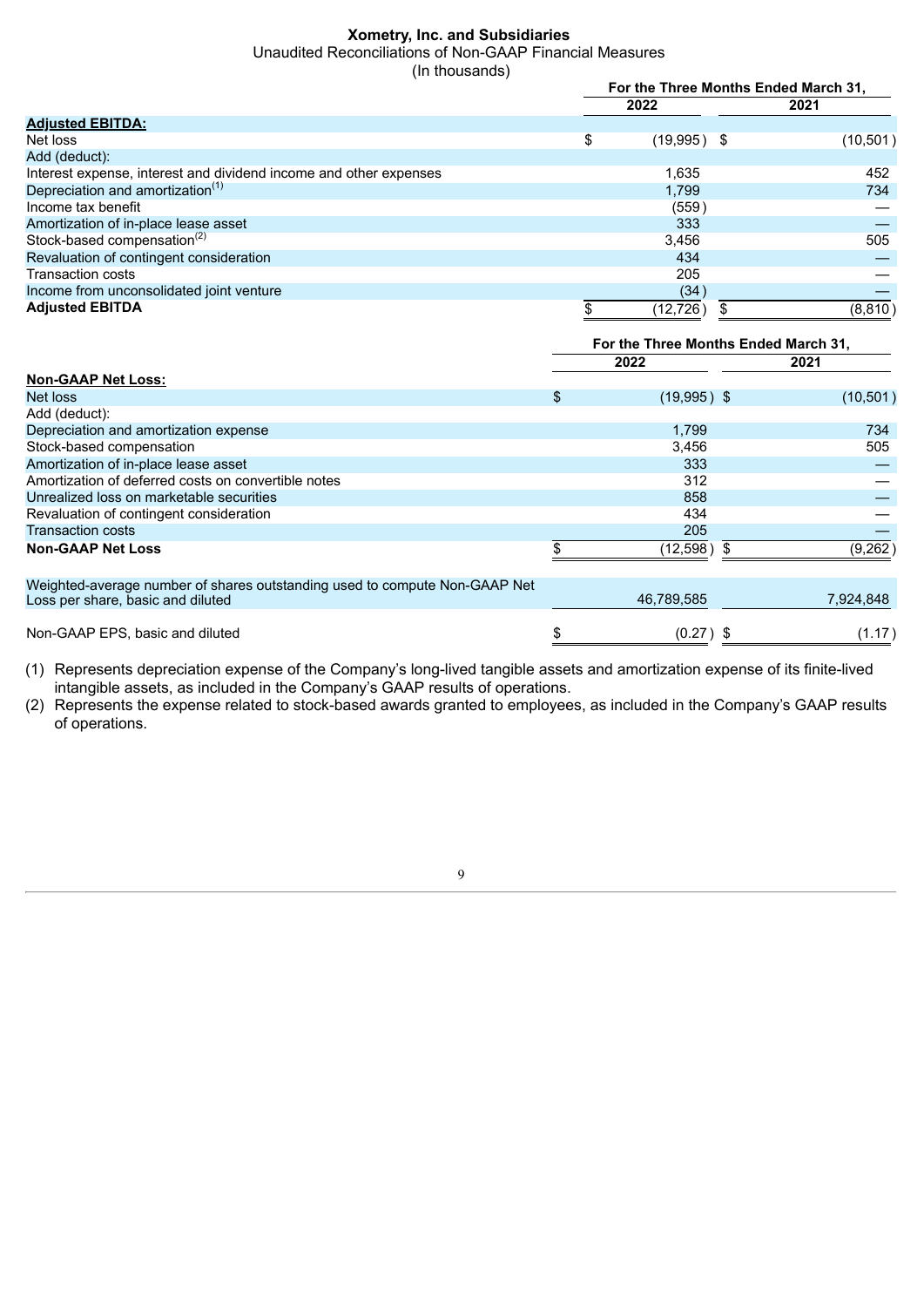Unaudited Segment Results (In thousands)

|                          | For the Three Months Ended March 31, |           |  |  |  |  |
|--------------------------|--------------------------------------|-----------|--|--|--|--|
|                          | 2022                                 | 2021      |  |  |  |  |
| <b>Segment Revenue:</b>  | (unaudited)                          |           |  |  |  |  |
| U.S.                     | 77,209<br>\$                         | 41,299    |  |  |  |  |
| International            | 6,462                                | 2,623     |  |  |  |  |
| Total revenue            | 83,671                               | 43,922    |  |  |  |  |
| <b>Segment Net Loss:</b> |                                      |           |  |  |  |  |
| U.S.                     | (16, 296)<br>\$                      | (8, 162)  |  |  |  |  |
| International            | (3,699)                              | (2, 339)  |  |  |  |  |
| Total net loss           | (19, 995)                            | (10, 501) |  |  |  |  |